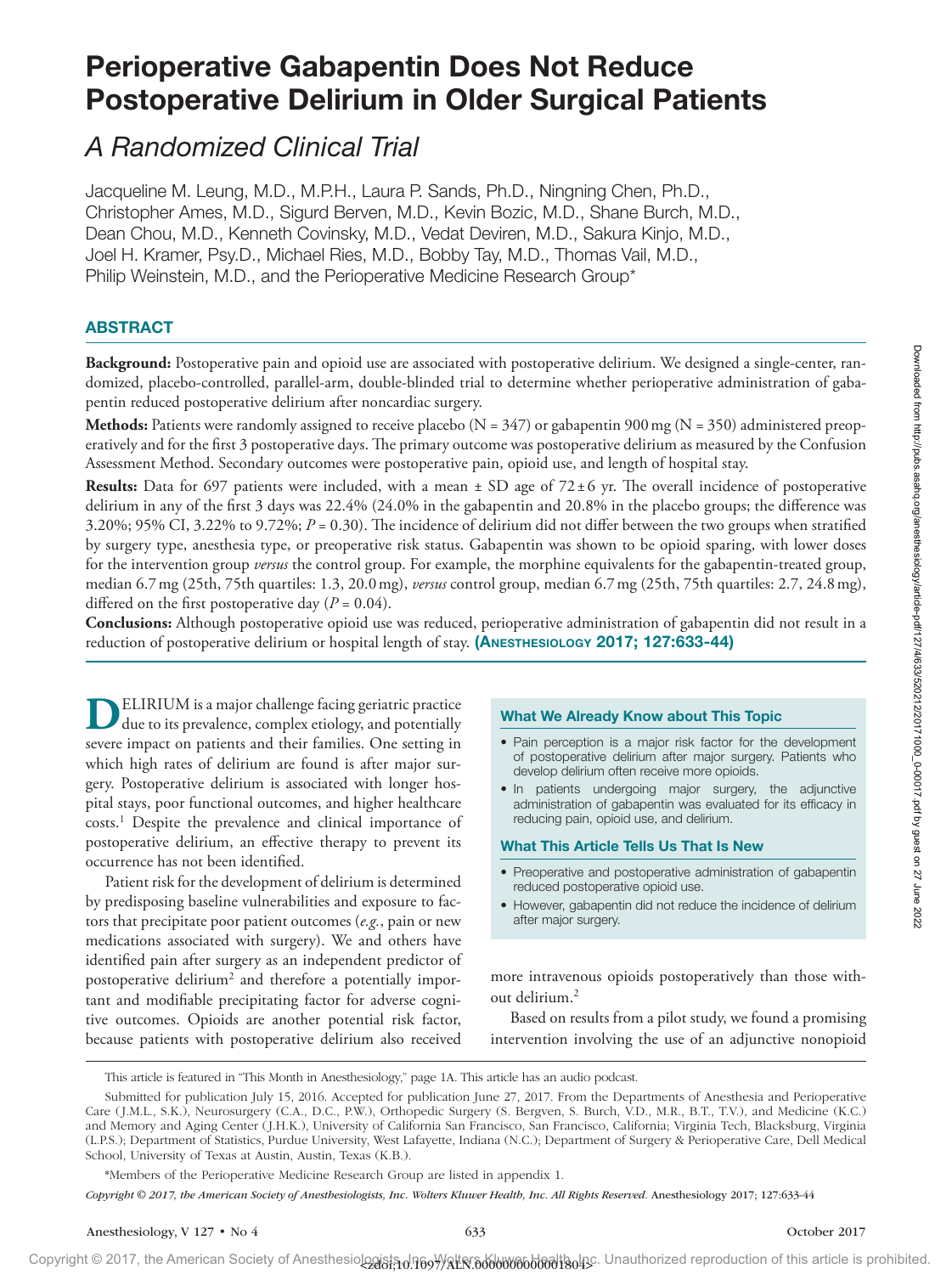therapy to reduce postoperative pain and the consumption of opioids, which ultimately resulted in a reduction of the incidence of postoperative delirium.3 Our main objective was to test the hypothesis that rates of delirium could be reduced through intensive supplementary pain management in addition to standard opioid analgesics after surgery. We conducted a double-blind, placebo-controlled study using gabapentin as an additional agent in the treatment of postoperative pain in older patients undergoing major noncardiac surgery.

Our specific aims were as follows: (1) to assess whether the administration of gabapentin was associated with a decreased occurrence of delirium; (2) to determine the extent to which gabapentin-associated reductions in pain and/or opiate use reduced the occurrence of delirium; and (3) to determine whether the administration of gabapentin was associated with shorter hospital stays. We hypothesized that postoperative intensive pain management using an adjuvant agent, gabapentin, would lead to a decrease in the amount of opioids received and a decrease in postoperative pain experienced, thereby resulting in a decrease in the incidence of postoperative delirium.

# Materials and Methods

#### *Study Design*

This was a double-blind, randomized, placebo-controlled study of 750 patients 65 yr of age or older undergoing spine surgery or joint replacement surgery at the University of California San Francisco Medical Center (San Francisco, California). The study received approval from the institutional review board, and all of the patients provided written informed consent. The trial was registered with clinicaltrials.gov (updated in April 2017 to clarify primary outcome; Identifier NCT00221338) and conducted in accordance with the original protocol. We formed a data and safety monitoring board to monitor participant safety and data quality and to evaluate the progress of the study (appendix 2).

#### *Participants*

Potential subjects were recruited within 1 week before the planned surgical procedure. The inclusion criteria included patients 65 yr of age or older who were undergoing surgery involving the spine or arthroplasty of hips or knees who were fluent in English and with an anticipated length of hospital stay of at least 3 days after surgery. These types of patients were selected because they have substantial preoperative and postoperative pain and had a high incidence of postoperative delirium.2

Exclusion criteria included patients with known sensitivity to gabapentin; use of preoperative gabapentin, pregabalin, or other antiepileptics, spinal surgery that was two staged involving more than one surgical procedure to be performed within the same hospitalization period; emergency surgery;

preoperative renal dialysis; or opioid tolerance (total daily dose of an opioid at or more than 30mg morphine equivalent for more than 1 month within the past year; source: Institutional Chronic Pain Management Center).

# *Randomization*

A simple randomization method was used for this trial. Randomization into placebo or the gabapentin groups was created by a computerized random number generation method by the study statistician using a 1:1 randomization ratio. Randomization occurred after consent for study participation was obtained during the preoperative interview.

# *Blinding*

The randomization schedule was blinded from the investigators and treating clinicians because it was kept and administered by the central research pharmacy. The assignment of gabapentin *versus* placebo was made on the day of surgery, and the study drug was delivered by the research pharmacists directly to the preoperative holding area to be administered by clinical nurses to the study patients.

#### *Clinical Management*

A balanced anesthetic was administered for study patients who underwent spinal surgery, which included a volatile anesthetic agent and intravenous agents such as propofol and fentanyl. Preoperatively, a femoral nerve block was placed for patients undergoing knee arthroplasty, and a lumber plexus block was placed for patients undergoing hip arthroplasty. Ropivacaine was used for both blocks. In addition to the blocks, the patients undergoing arthroplasty typically received either spinal anesthesia or general anesthesia. Postoperatively, all of the patients who had undergone spine surgery received on-demand patient-controlled analgesia with intravenous hydromorphone. For patients who underwent arthroplasty, postoperative analgesia was administered *via* the femoral nerve block or the lumbar plexus block for the first 2 postoperative days. In the case of additional analgesia for patients with incomplete analgesia from regional analgesia (less than 10% of cases), typically intravenous hydromorphone was administered *via* patient-controlled analgesia, and oral hydrocodone/acetaminophen, oxycodone/acetaminophen, or oxycodone was administered on demand by nurse administration.

## *Gabapentin Dosing Regimen*

We administered either gabapentin 900mg (or placebo) orally 1 to 2h before surgery and anesthesia. This dose continued postoperatively for the first 3 days (300mg three times per day). We adjusted the dose of gabapentin based on patient preoperative and postoperative renal function, as described previously.4 The rationale for choosing a clinical dose of 900mg was based on a previous study, which demonstrated that this dose was well tolerated by older patients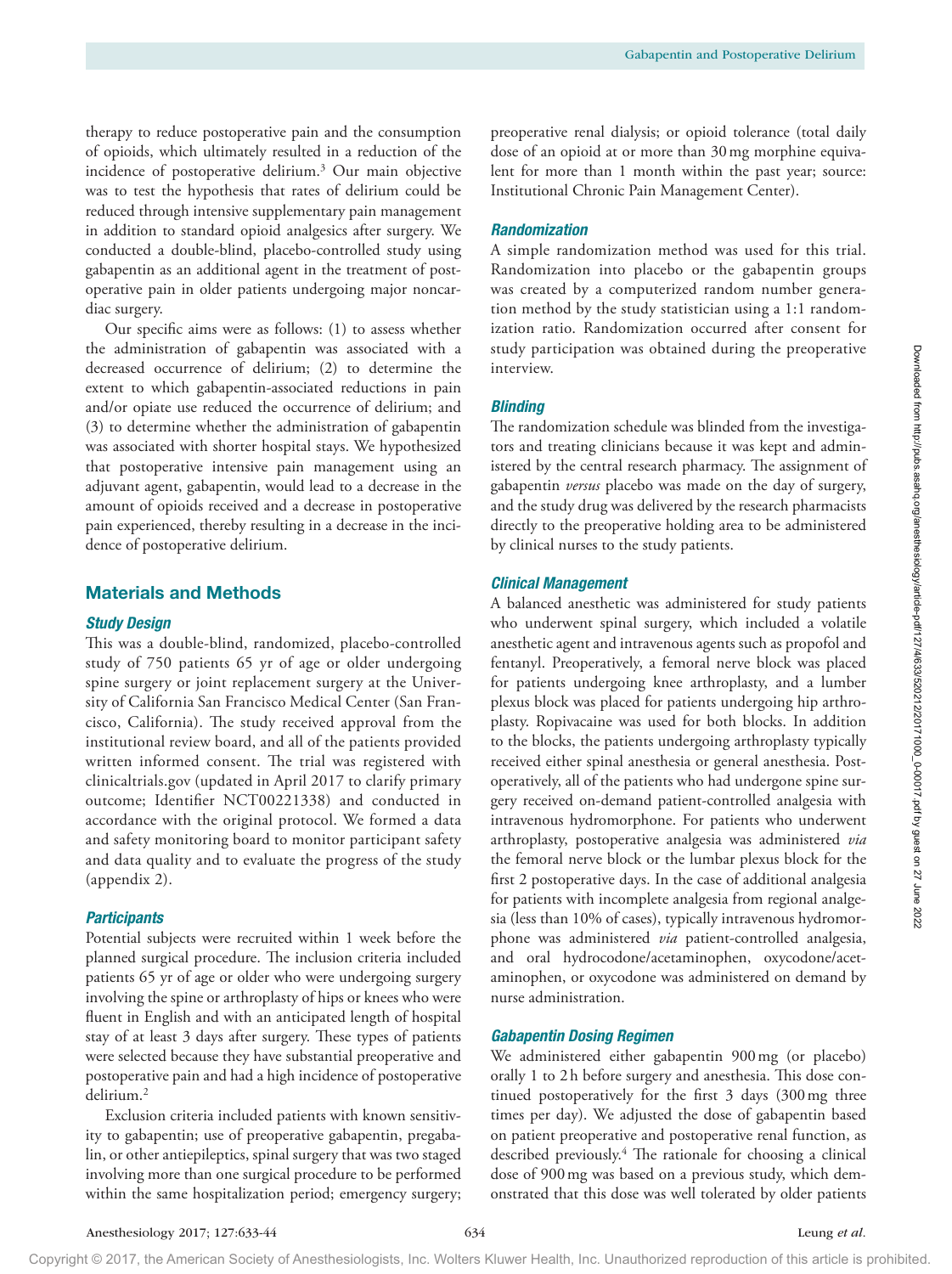with herpes zoster and was effective in reducing the median pain level from baseline by more than 50%.<sup>5</sup> Larger doses used in previous studies targeted primarily relatively healthy and younger surgical patients.<sup>6-15</sup>

# *Measurement of Cognitive Status*

Trained research assistants who were blinded to the study drug assignment conducted cognitive tests preoperatively to determine the presence of delirium and to determine baseline cognitive function. The cognitive testing occurred in the preoperative clinic or ward and was repeated again daily for 3 days after surgery. Preoperative cognitive status was measured by the Telephone Interview for Cognitive Status (TICS) test, $16$  which was adapted from the Mini-Mental State Examination for use either in person or over the telephone. To minimize patient test burden, we used the nine-item word list test in lieu of the word naming in the TICS test during the preoperative testing.<sup>1</sup> (The following cognitive tests were administered: the Word List Learning, the Digit Symbol Test, and the Controlled Verbal Fluency Test. Results are not included in this article.)

#### *Endpoints*

The primary outcome was postoperative delirium as measured by the Confusion Assessment Method (CAM). Secondary outcomes included postoperative pain, opioid use, and the length of hospital stay.

# *Measurement of the Primary Outcome: Postoperative Delirium*

For the occurrence of delirium, we used the CAM rating scale,<sup>17</sup> which was developed as a screening instrument based on operationalization of Diagnostic and Statistical Manual of Mental Disorders, Third Edition, Text Revision, criteria for use by nonpsychiatric clinicians in high-risk settings. CAM has a sensitivity of 94% to 100%, a specificity of 90% to 95%, a high interobserver reliability, $17$  and a convergent agreement with four other cognitive status tests. Identifying delirium requires the presence of acute onset and fluctuating course, inattention, and either disorganized thinking and/or altered level of consciousness as measured by the CAM rating scale. Training of the research assistants in the use of the CAM was described in our previous publication.<sup>17</sup>

At approximately 24h after surgery, the patient was rated on the Richmond Agitation and Sedation Scale (RASS).<sup>18</sup> If a patient was too sedated to be interviewed (RASS score of –4 or –5), delirium status would be considered unevaluable. The severity of delirium was measured using the Memorial Delirium Assessment Scale  $(MDAS),<sup>19</sup>$  an instrument that contains 10 items using information from the Mini-Mental State Examination and structured interview to rate delirium severity.

## *Measurement of Secondary Outcomes*

During each assessment of cognitive status and delirium, patients rated their pain using the 11-point verbal version of the visual analog scale  $(0 = no \, pain \,and \,10 = the \,worst$ pain imaginable). Postoperative intravenous opioid use was measured for the first 3 postoperative days. We converted all opioids to morphine equivalents as follows: hydromorphone and fentanyl doses were converted to morphine equivalents using the conversion formula:  $1.5 \text{ mg}$  hydromorphone =  $10.0 \,\text{mg}$  morphine equivalents,  $0.1 \,\text{mg}$  fentanyl =  $10 \,\text{mg}$ morphine equivalents.<sup>20-22</sup> Detailed conversion for all opioids are shown in appendix 3. Postoperative length of stay was measured and compared between interventional and control groups.

#### *Measurement of Other Covariates*

Preoperative risk was measured using the American Society of Anesthesiologists physical classification<sup>23</sup> and the Charlson comorbidity index.<sup>24</sup> Mood was measured using the standard screening tool for geriatric depression, the 15-question Geriatric Depression Scale.<sup>25</sup> Other covariates included functional status including Activities of Daily Living (ADL) and Instrumental Activities of Daily Living (IADL). Independence in ADL and IADL was determined by asking the subjects if they needed the help of another person to do the activity.

#### *Subgroup Analyses*

For subgroup analysis, which was preplanned, we stratified patients by preoperative risk status: low risk was defined as patients with risk scores of three or less and high risk with risk score of more than 3 based on our previous risk prediction index where one point was assigned each to female sex, history of central nervous system disorder, high surgical risk, and age greater than 75 yr. A TICS score between 30 to 35 was assigned one point, and a TICS score less than 30 was assigned two points.26

We controlled for the severity of the surgical procedures such as duration and blood loss statistically (see statistical analysis section for details). Briefly, surgical risk was estimated by taking into consideration the type and duration of surgery and intraoperative blood loss.<sup>27</sup>

# *Measurement of In-hospital Drug-related Side Effects and Complications*

In addition to the primary and secondary outcomes in the study, we also measured the frequency of other potential drug-related side effects and the occurrence of other nonfatal postoperative adverse outcomes (appendix 4) using predefined criteria developed by our previous studies.<sup>28,29</sup>

#### *Sample Size Calculation*

The sample size was calculated based on the ability to detect a significant difference in rates of delirium between interventional *versus* placebo groups with an absolute difference in the delirium rate of 10% (25% *vs.* 15%) with 90% power. The level of significance was set at two-sided  $\alpha$  = 0.05 to support the hypothesis that the delirium rates in the gabapentin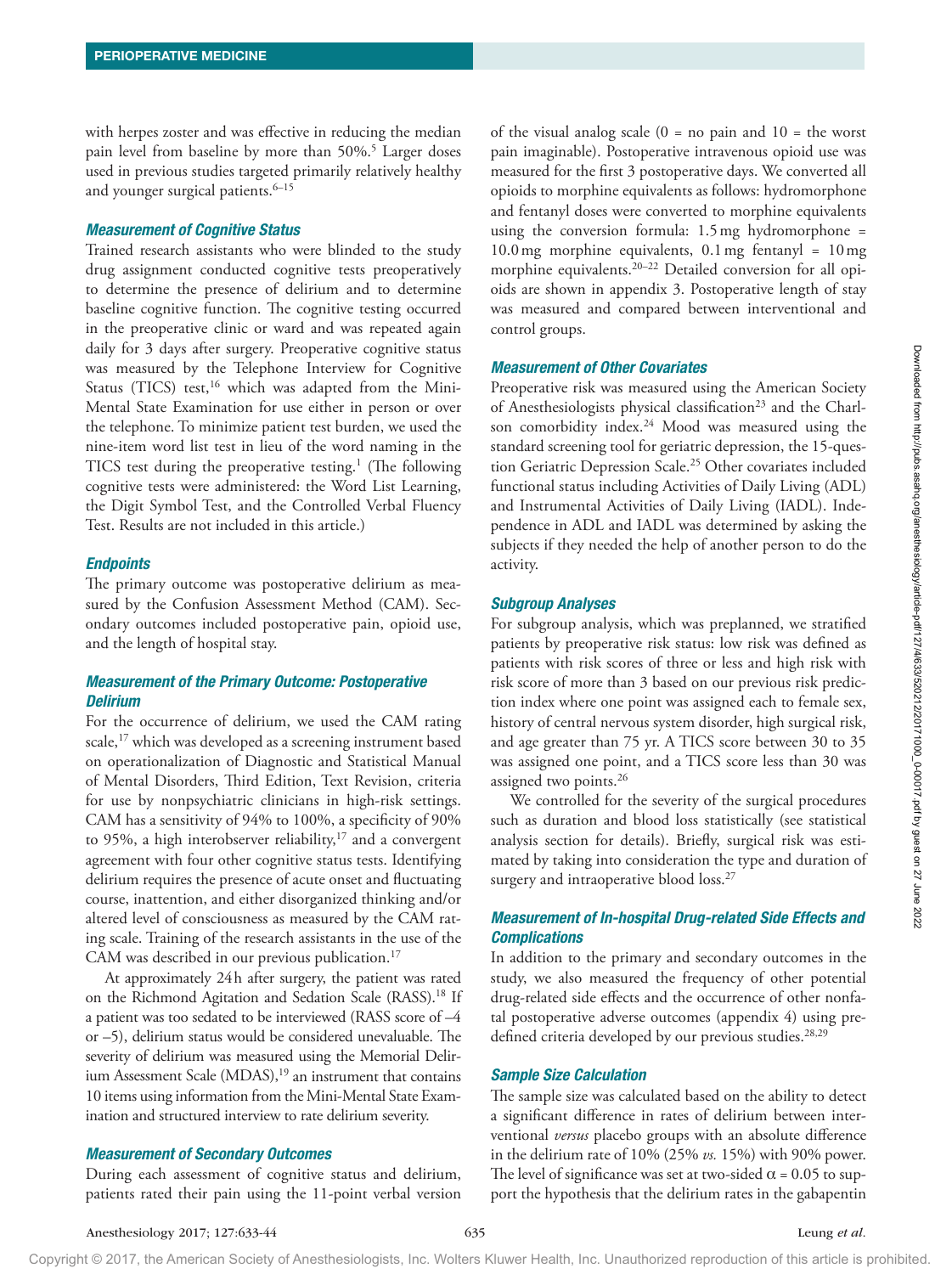group were different than that in the placebo group. The rates of delirium described above were determined using a combination of our earlier published pilot data of gabapentin delirium<sup>3</sup> and rates of delirium among more than 500 subjects enrolled in our prospective observational study.<sup>2</sup>

# *Statistical Analysis*

All of the primary and secondary outcomes were analyzed according to the intention-to-treat paradigm. For the primary outcomes, to compare the postoperative delirium rates between gabapentin and placebo groups, we performed a chi-square test to determine the association between gabapentin administration and delirium rate. For the secondary outcomes, subjectively reported pain scores by the visual analog scale were stratified into low (1 to 3), medium (4 to 6), or high (7 to10) for each postoperative day. The difference in pain levels was measured by chi-square between gabapentin and placebo groups. Opioid use was defined as low *versus* high. Cutoff value for opioid dose use was based on the top third quartile (75th percentile) on 3 postoperative days, respectively. Specifically, a daily use of more than 22mg of morphine equivalents in a 24-h period was considered to be the top 75th percentile of opioid doses, a high dose. Low opioid use was defined as patients who used 22mg or less of morphine equivalents in a 24-h period. The

justification of stratifying opioids dose into high- *versus* lowdose for analysis was based on our previous work on a model of prediction of postoperative delirium.<sup>26</sup> The difference in morphine equivalent dosing on postoperative day 1 between the gabapentin and placebo groups was determined by the Mann–Whitney U test. Hospital lengths of stay between groups were compared using the unpaired *t* test.

In subgroup analyses, we conducted poststudy stratification of clinical characteristics relevant to translation of results. Postoperative delirium rates were stratified by surgery type, anesthesia type, dose of postoperative opiates and pain, and preoperative risk, and reported *P* values were adjusted using Bonferroni correction as needed.

In addition, logistic regression was performed to analyze the effect of gabapentin on postoperative delirium with sex and ADL as covariates. For other outcome variables of interest, including the MDAS, *P* values were calculated based on the chi-square test if the variables were categorical; otherwise *P* values were based on independent t tests or Mann–Whitney U test for data that were not normally distributed. To compare delirium-free days between the two treatment groups, we performed the Mantel–Haenszel test to take into account the ordinal distribution of delirium-free days. All of the data were reported as mean ± SD. Median values (25th, 75th quartiles) were included if the data were not normally distributed.



Fig. 1. The CONSORT (Consolidated Standards of Reporting Trials) diagram depicting patient recruitment scheme is shown.

Downloaded from http://pubs.asahq.org/anesthesiology/article-pdf/127/4/633/520212/20171000\_0-00017.pdf by guest on 27 June 2022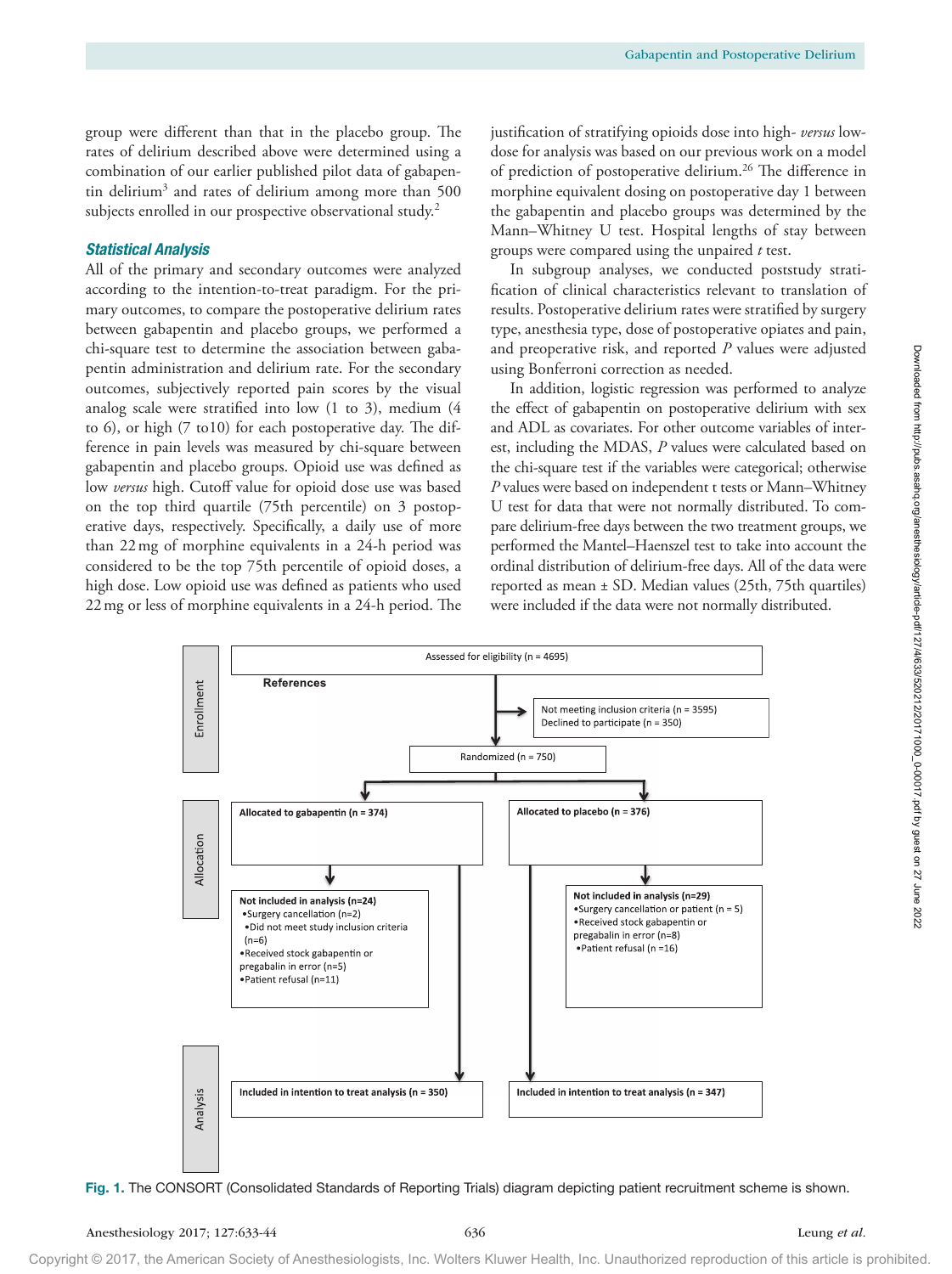# **Results**

#### *Patient Recruitment*

The study began in January 2006 and ended in January 2014. The patient recruitment scheme is depicted in figure 1. Overall, 697 patients were included in this intention-to-treat algorithm. A total of 198 patients had total hip arthroplasty, 183 had knee arthroplasty, and 316 underwent spine surgery. The demographic variables of the patients who received gabapentin *versus* placebo are shown in table 1. Overall, there were more women (55.1% *vs*. 45.5%) and more patients who were dependent in one or more activities of daily living (34.4% *vs.* 25.7%) in the gabapentin compared with the placebo group.

#### *Completion of Study Drugs*

The compliance of study drugs received by patients was similar between the gabapentin- *versus* the placebo-treated patients. All of the patients received the preoperative study drugs. For the first postoperative day, 88.6% of patients in the gabapentin-treated group completed the assigned dosing *versus* 92.8% of the patients who received placebo; for the second postoperative day, 80.9% of patients in the gabapentin completed the assigned dosing *versus* 80.6% in the placebo group; and for the third postoperative day, 43.1%

of patients in the gabapentin completed the assigned dosing *versus* 39.6% in the placebo group. The lower rate of receiving study drugs on the third postoperative day was in part due to earlier unanticipated discharge (84% of patients who did not receive the study drug or placebo were discharged earlier than anticipated).

# *Study Outcomes Measurement: Primary and Secondary Outcomes*

No patient had preoperative delirium. The overall incidence of postoperative delirium in any of the first 3 days for the entire cohort was 22.4% (95% CI, 19.3% to 25.5%; 24.0% in the gabapentin group; 95% CI 19.2% to 28.8%; and 20.8% in the placebo group; 95% CI 16.2% to 25.4%). The difference of 3.2% (95% CI, –3.2% to 9.7%) was not statistically significant ( $P = 0.30$ ). When stratifying by surgery type (table 2) or anesthesia type (table 3), the incidence of postoperative delirium was also not significantly different between the gabapentin *versus* the placebo group.

Pain scores for the first 3 postoperative days are shown in table 4. Overall, patients who experienced high postoperative pain levels had higher rates of postoperative delirium compared with those with lower pain levels (19.5%; 95% CI, 14.9% to 24.1%; *vs* 9.1%; 95% CI 6.3% to 11.9%; *P* = 0.0001). However, the delirium rates were not significantly

Table 1. Comparisons between Drug Assignment Groups: Surgical/Anesthetic Factors

| Variable                                    | Gabapentin $(N = 350)$ | Placebo ( $N = 347$ ) | P Value |
|---------------------------------------------|------------------------|-----------------------|---------|
| Age, mean $\pm$ SD, y                       | $73\pm 6$              | $73 \pm 6$            | 0.10    |
| Sex, women                                  | 193 (55.1%)            | 158 (45.5%)           | 0.01    |
| Race, white                                 | 323 (92.3%)            | 315 (90.8%)           | 0.33    |
| Ethnicity, Hispanic                         | $10(2.9\%)$            | $11(3.2\%)$           | 0.81    |
| Education, college or higher                | 218 (62.3%)            | 217 (62.5%)           | 0.95    |
| Alcohol use, 2 or more drinks per day       | 25 (7.1%)              | $31(8.9\%)$           | 0.38    |
| At least 1 of 5 ADLs                        | 43 (12.3%)             | 25 (7.2%)             | 0.03    |
| At least 1 of 7 IADLs                       | 206 (58.9%)            | 194 (55.9%)           | 0.45    |
| Preoperative GDS, $\geq 6$                  | 50 (14.3%)             | 42 (12.1%)            | 0.41    |
| Preoperative TICS score, mean $\pm$ SD      | $34.5 \pm 3.5$         | $34.5 \pm 3.1$        | 0.89    |
| History of CNS disorder, yes                | 208 (59.4%)            | 213 (61.4%)           | 0.65    |
| Charleston comorbidity index, mean $\pm$ SD | $0.5 \pm 0.9$          | $0.6 \pm 1.0$         | 0.43    |
| ASA III/IV                                  | 119 (34%)              | 128 (36.9%)           | 0.43    |
| Surgical risk II                            | 336 (96.0%)            | 334 (96.3%)           |         |
| Surgical risk III                           | 14 (4.0%)              | 13 (3.7%)             | 0.86    |

ADL = activities of daily living; ASA = American Society of Anesthesiologists physical classification; CNS = central nervous system; GDS = geriatric depression score; IADL = instrumental activities of daily living; TICS = Telephone Interview for Cognitive Status.

|  |  | Table 2. Association between Drug Assignment and Delirium by Surgery Type with All ITT Patients |  |  |  |  |  |  |
|--|--|-------------------------------------------------------------------------------------------------|--|--|--|--|--|--|
|--|--|-------------------------------------------------------------------------------------------------|--|--|--|--|--|--|

|                                                                          |                                | Hip $P$ Value (N = 198)      |                    |                               | Knee $P$ Value (N = 183)   |                      |                                | Spine P Value ( $N = 316$ )   |                    |
|--------------------------------------------------------------------------|--------------------------------|------------------------------|--------------------|-------------------------------|----------------------------|----------------------|--------------------------------|-------------------------------|--------------------|
| Delirium on any<br>of the first 3<br>postoperative<br>days, $n/N$ $(\%)$ | Gabapentin<br>19/101<br>(18.8) | Placebo<br>9/97<br>(9.3)     | 0.09<br>$(0.27)^*$ | Gabapentin<br>27/94<br>(28.7) | Placebo<br>17/89<br>(19.1) | 0.18<br>$(0.54)^{*}$ | Gabapentin<br>38/155<br>(24.5) | Placebo<br>46/161<br>(28.6)   | 0.49<br>$(1.00)^*$ |
| Mean difference<br>(95% CI), %                                           |                                | $9.5(-1.0 \text{ to } 20.1)$ |                    |                               | $9.6 (-3.7)$ to 22.9)      |                      |                                | 4.1 $(-14.4 \text{ to } 6.3)$ |                    |

\**P* values were adjusted by Bonferroni correction.

ITT = intention to treat.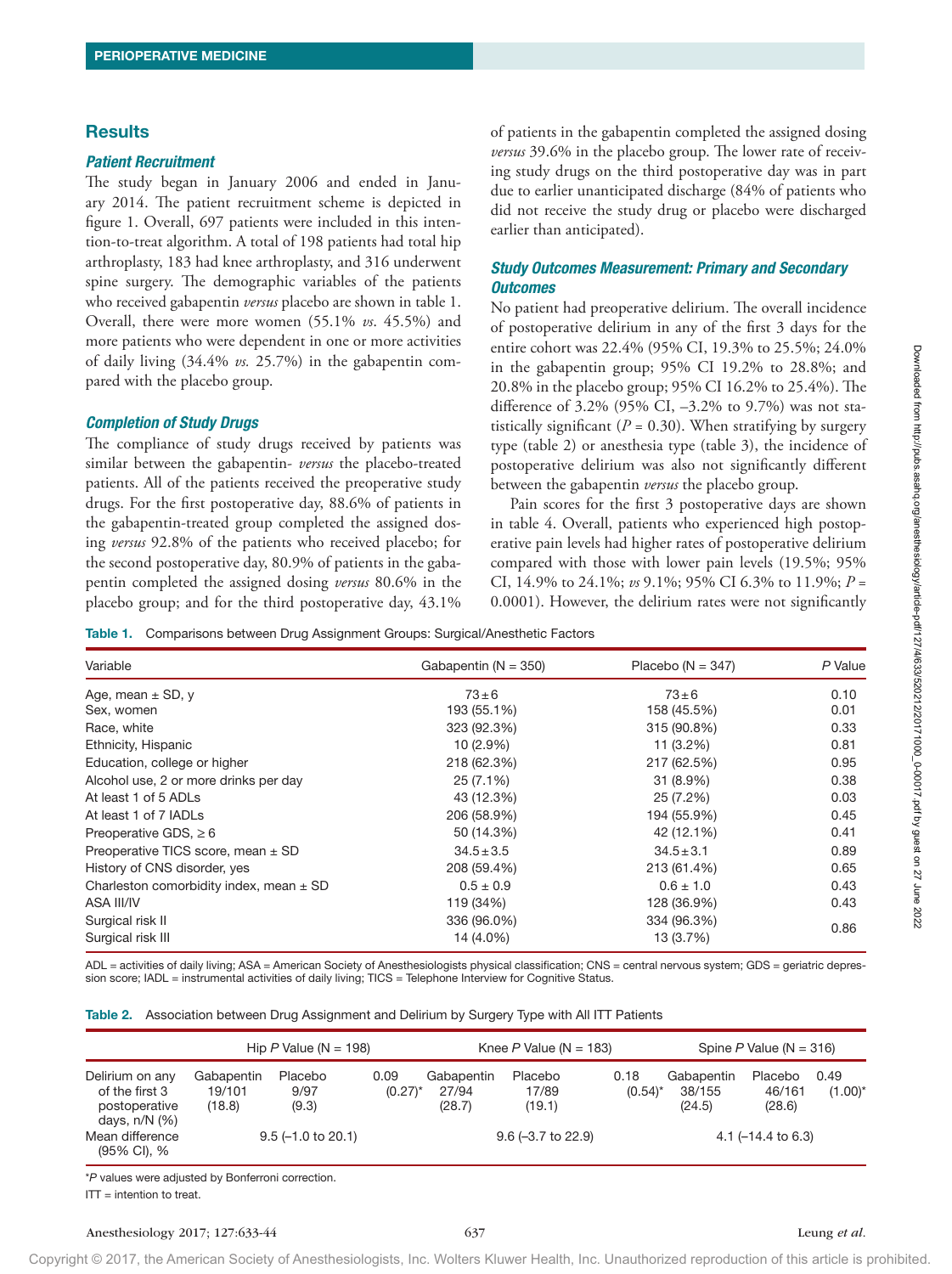Table 3. Incident Postoperative Delirium by Drug Assignment and Anesthetic Type

| Delirium on Any of the First 3 Postoperative Days | Gabapentin $(N = 350)$ | Placebo ( $N = 347$ )       | Chi-square Test: P Value |
|---------------------------------------------------|------------------------|-----------------------------|--------------------------|
| Group 1, n/N (%)                                  | 42/145 (30.0)          | 49/152 (32.2)               | $0.63(0.63)^{*}$         |
| Mean difference (95% CI), %                       |                        | $-2.2$ ( $-14.4$ to $7.9$ ) |                          |
| Group 2, $n/N$ $(\%)$                             | 6/23(26.1)             | 0/23(0.0)                   | $0.03(0.09)$ *           |
| Mean difference (95% CI), %                       |                        | 26.1 (4.0 to 48.4)          |                          |
| Group 3, $n/N$ $(\%)$                             | 36/132 (27.3)          | 23/120 (19.2)               | $0.17(0.34)$ *           |
| Mean difference (95% CI), %                       |                        | $8.1 (-3.0 to 19.3)$        |                          |

Group  $1$  = general anesthesia only; group  $2$  = general plus regional anesthesia; group  $3$  = regional anesthesia only. \**P* values were adjusted by Bonferroni correction.

|        | <b>Table 4.</b> Postoperative Pain Scores Stratified by Treatment |
|--------|-------------------------------------------------------------------|
| Groups |                                                                   |

|                     | Gabapentin                 | Placebo                    |
|---------------------|----------------------------|----------------------------|
| Postoperative day 1 | $4 \pm 3$ (3)<br>$n = 343$ | $4 \pm 3$ (4)<br>$n = 343$ |
| Postoperative day 2 | $3 \pm 3$ (2)<br>$n = 335$ | $4 \pm 3$ (3)<br>$n = 343$ |
| Postoperative day 3 | $3 \pm 3$ (3)<br>$n = 299$ | $3 \pm 3$ (3)<br>$n = 291$ |

The postoperative pain scores (visual analog scores) are shown as mean ± SD and median (in parentheses) for the first 3 postoperative days for the two treatment groups. No significant difference was found between the mean pain scores in the gabapentin *versus* the placebo groups.

different between the gabapentin and placebo groups when stratified by pain levels: delirium in low pain level group was 9.2% (95% CI, 5.5% to 14.8% gabapentin) *versus* 6.9% (95% CI, 3.5% to 12.7% placebo; *P* = 0.16); in the medium pain level group it was 11.6% (95% CI, 6.2% to 20.2% gabapentin) *versus* 15.6% (95% CI, 9.8% to 23.5% placebo;  $P = 0.52$ ); and in the high pain level group it was  $33.4\%$ (95% CI, 22.0% to 44.6% gabapentin) *versus* 17.1% (95% CI, 9.7% to 27.8% placebo;  $P = 0.05$ ). Data for postoperative days 2 and 3 were similar (table 5).

Despite the lack of effect on postoperative delirium, gabapentin was shown to be opioid sparing, particularly in the first postoperative day. For example, morphine equivalents are lower for the gabapentin-treated group, with a median (25th, 75th quartile) of 6.7mg (1.3, 20.0mg) when compared with the control group of 6.7mg (2.7, 24.8mg) for the first postoperative day ( $P = 0.04$  based on the Mann– Whitney U test). Note that this test compares the rank sum between the two groups. Boxplots of the opioid use for the first 3 days are shown in figure 2. The amount of postoperative opioid use and pain level were not associated with postoperative delirium (table 5).

When we stratified patients with respect to their preoperative risk of developing postoperative delirium, high-risk patients had significantly higher rates of postoperative delirium than low-risk patients. However, the rates of delirium on any of the postoperative days were not significantly different between the gabapentin and placebo groups with preoperative risk stratification. The incidence of postoperative delirium in any of the first 3 postoperative days was 21% in the

| Table 5. Delirium Rate by Pain and Morphine Equivalent        |
|---------------------------------------------------------------|
| Dosing on the First Postoperative Day Stratified by Treatment |

| Treatment, Pain | Gabapentin,  | Placebo,      |
|-----------------|--------------|---------------|
| and Opioid      | $n/N$ (%)    | $n/N$ (%)     |
| Low and low     | 15/158 (9.5) | 10/127 (7.9)  |
| Medium and low  | 10/84 (11.9) | 17/108 (15.7) |
| High and low    | 17/60 (28.3) | 9/63(14.3)    |
| Low and high    | 1/11(9.1)    | 0/14(0)       |
| Medium and high | 0/9(0)       | 2/14(14.3)    |
| High and high   | 6/10(60.0)   | 3/11(27.3)    |

Morphine equivalence dosing was defined as low *versus* high. The cutoff value for low dose use was based on the 75th percentile on 3 postoperative days, respectively. Specifically, a daily use of more than 22mg morphine in a 24-h period was considered to be the top 75% of opioid doses, high dose. Low opioid uses were defined as patients who used 22mg or less morphine in a 24-h period. Subjectively reported pain scores by the visual analog scale were stratified into low (0 to 3), medium (4 to 6), or high (7 to 10). The overall difference in distributions between the two groups was not significant (by Wald test statistic = 2.89;  $P = 0.09$ ).

low-risk gabapentin group *versus* 18.8% in the low-risk placebo group ( $P = 0.56$ ) and 47.5% in the high-risk gabapentin group *versus* 39.4% in the high-risk placebo group (*P* = 0.65).

We also compared the severity of delirium using the MDAS. Again, comparison of the MDAS scores between the gabapentin- and placebo-treated groups was not different for each of the 3 postoperative days (day 1, 5.2±2.8 *vs*. 5.2±2.5, *P* = 0.85; day 2, 4.6±2.7 *vs*. 4.9 ±2.8, *P* = 0.35; day 3, 3.8±2.4 *vs.* 4.1±2.1, *P* = 0.37).

All of the study patients had delirium data for 1 or more of the first 3 postoperative days. For those with missing delirium data for 1 or 2 of the 3 postoperative days ( $n = 102$ ), we determined whether missing data might bias the results. Overall, patients with missing delirium data compared with those with no missing data were younger, more likely to be men, had higher level of education, a higher incidence of alcohol use, a lower incidence of a history of central nervous system disorders, were less likely to depend on one or more activities of IADL, and had lower mean Charlson comorbidity scores. Excluding the 102 patients with incomplete delirium assessments, the rates of delirium between gabapentin and placebo groups were 28.0% *versus* 24.4% (95% CI of the difference,  $-3.8\%$  to 11.0%;  $P = 0.67$ ). This comparison suggests that those patients with missing delirium data did not have covariates that were associated with an increased risk of postoperative delirium.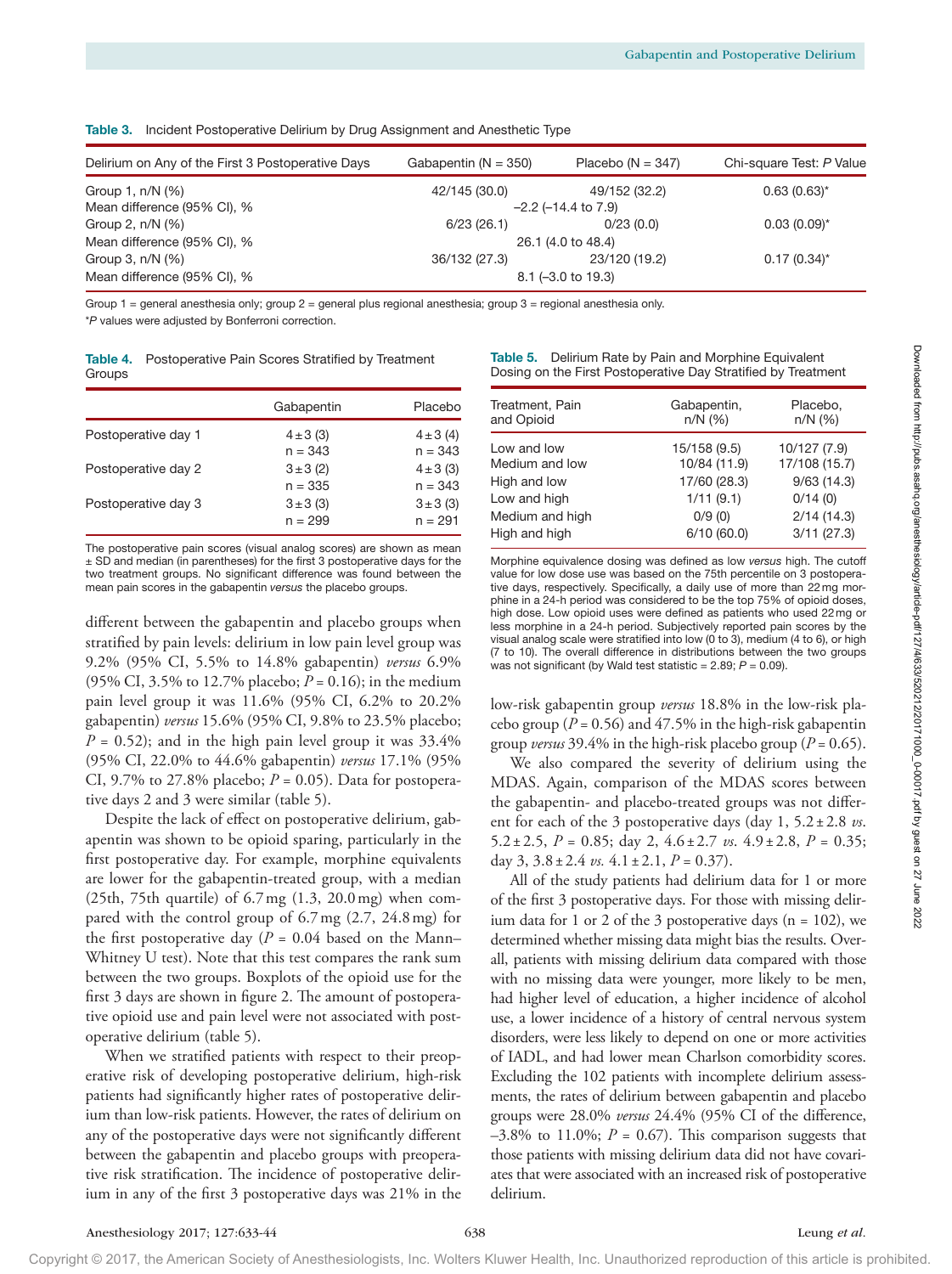

Fig. 2. (*A*) Boxplots of opioid use (in morphine equivalents) for the first postoperative day (POD) is shown. The gabapentin and placebo groups are shown on the *x-axis*. On the *y-axis* is shown the morphine equivalents (in milligrams). A typical *box plot* showed the median (*thicker black line in the middle of the box*) and first and third quartiles represented by the *bottom and top of the box*, respectively. The median (25th, 75th quartile) of morphine equivalents for the gabapentin-treated group 6.7mg (1.3, 20.0mg) *versus* the control group 6.7mg (2.7, 24.8) differed on the first postoperative day (*P* = 0.04). The *asterisk* indicates significant difference between the gabapentin *versus* placebo groups based on Mann–Whitney U test. See text for details. (*B*) Boxplots of opioid use (in morphine equivalents) for the second postoperative day (POD). The median morphine equivalent dose in the gabapentin group was 1.0 (2.3 to 8.4mg) *versus* 1.0 (2.7 to 6.0mg) in the placebo group (*P* = 0.48). (*C*) Boxplots of opioid use (in morphine equivalents) for the third postoperative day (POD). The median morphine equivalent dose in the gabapentin group was 0.7 (1.7 to 4.0mg) *versus* 0.7 (2.0 to 5.3mg) in the placebo group (*P* = 0.72).

We additionally evaluated whether patients who were treated with gabapentin had a difference in delirium-free days for the first 3 postoperative days when compared with placebo-treated patients. This analysis included all of the

intention-to-treat patients with a hospital length of stay of 3 days or longer, and patients with missing delirium data were excluded. Again, the comparison did not show any difference between the two groups (table 6).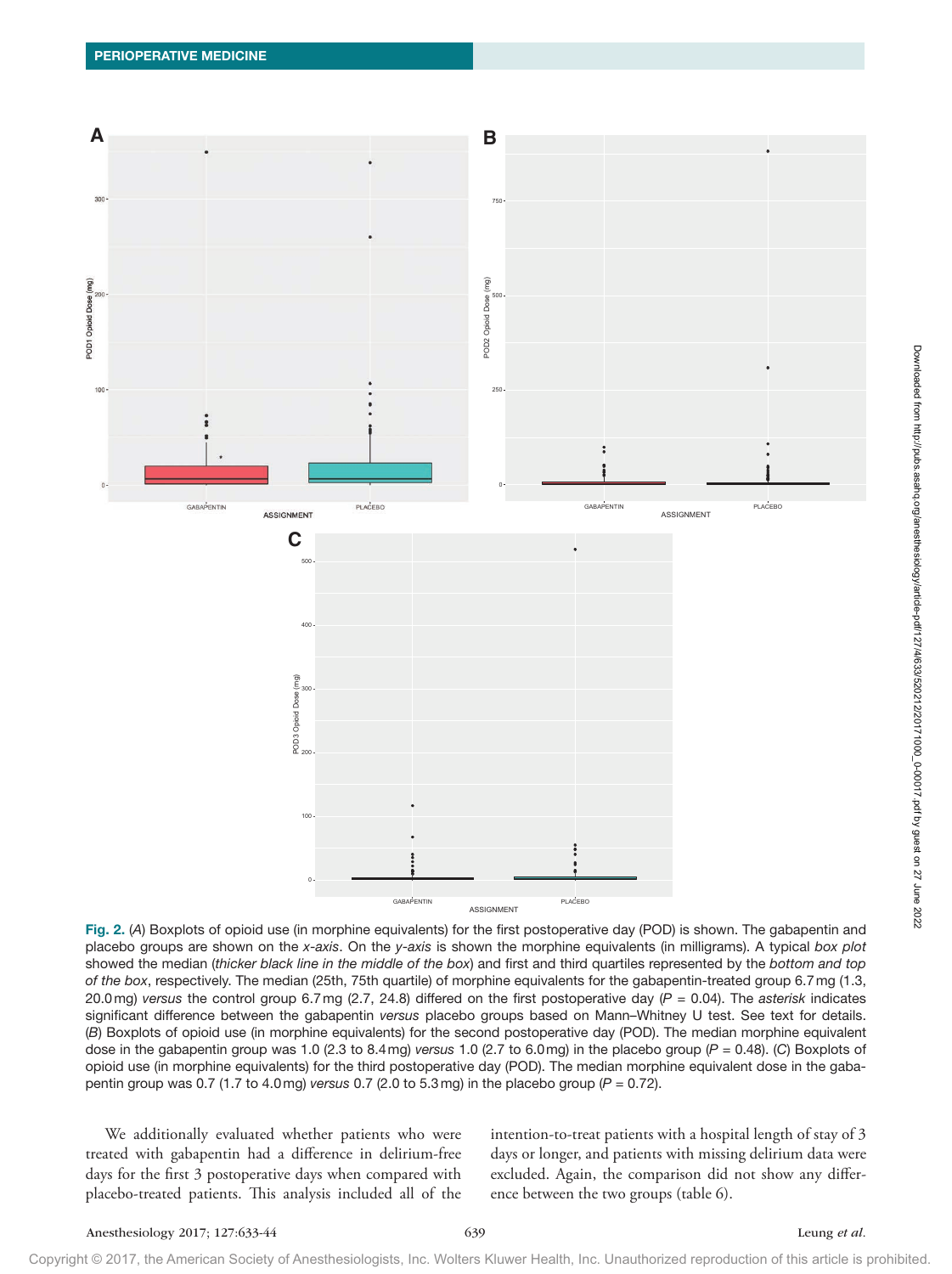| <b>TUBIC OF BUILDING BUYS ION COLORENTS BUYS INST</b> | $\mu$ ullion      |                                               |                 |                   |
|-------------------------------------------------------|-------------------|-----------------------------------------------|-----------------|-------------------|
| Between Gabapentin and Placebo Groups                 | and thre          |                                               |                 |                   |
| Delirium-free                                         | Gabapentin        | Placebo                                       | Mantel-Haenszel | between           |
| Days                                                  |                   | $(N = 295)$ , n $(\%)$ $(N = 293)$ , n $(\%)$ | Test: P Value   | $12.7\%$ ;        |
| 0<br>$\mathbf{1}$                                     | 6(2.0)<br>20(6.8) | 7(2.4)<br>17(5.8)                             | 0.63            | <b>Discus</b>     |
| 2                                                     | 53 (18.0)         | 47 (16.0)                                     |                 | $\tau$ hic $\tau$ |

| Table 6. Delirium-free Days for Postoperative Days 1 to 3 |
|-----------------------------------------------------------|
| Between Gabapentin and Placebo Groups                     |

Data include all intention-to-treat patients with the length of hospital stay of 3 or more days (patients with missing delirium data were excluded).

3 216 (73.2) 222 (75.8)

Regarding the secondary outcome, the length of hospital stay in patients with postoperative delirium was significantly longer than those without delirium  $(5.5 \pm 3.1)$ days, 95% CI, 5.2 to 5.8 days *vs*. 3.9 ± 2.8 days, 95% CI, 3.6 to 4.2 days;  $P < 0.0001$ ). However, there was no difference in length of hospital stay between patients treated with gabapentin *versus* placebo (4.4 ± 3.4 days, 95% CI, 4.0 to 4.7 days *vs*. 4.1 ± 2.3 days, 95% CI, 3.9 to 4.3 days;  $P = 0.26$ .

#### *Safety Evaluation of Gabapentin Administration*

Regarding the safety of perioperative gabapentin administration, we measured postoperative clinically significant oversedation as determined by the RASS scores and also postoperative adverse events. Overall, the incidence of serious oversedation rates (RASS scores of –4 or –5) were not different on any of the postoperative days between the gabapentin or placebo groups (day 1, 2/333 = 0.6% *vs*. 1/329 = 0.3%, *P* = 0.61; day 2, 4/321 = 1.3% *vs*. 1/328 = 0.3%, *P* = 0.37; and day 3, 0/289 = 0% *vs*. 1/284 = 0.4%, *P* = 0.60). Detailed comparison of the RASS scores is shown in table 7. We also compared other potential drug-related side effect, such as dizziness, and no significant difference was found between study groups, including 10 of 345 patients (2.9%) in the gabapentin group *versus* 5 of 340 patients  $(1.5\%)$  in the placebo group ( $P = 0.30$ ). No patient reported nystagmus or ataxia in either study group. The incidence of adverse postoperative events relating to the cardiovascular,

pulmonary, renal, or neurologic systems and infection ombotic events also was not significantly different gabapentin- *versus* placebo-treated groups (8.9% vs.  $P = 0.13$ .

# ssion

This large prospectively conducted randomized clinical trial revealed no difference in rates of postoperative delirium when gabapentin was administered perioperatively to older surgical patients when compared with placebo, despite its opioid-sparing effects.

## *Comparison with Previous Studies*

Aside from our previous pilot study,<sup>30</sup> no previous study has investigated the use of perioperative gabapentin as a means to reduce postoperative delirium. However, there have been a number of other pharmacologic interventional trials aimed at delirium reduction in surgical patients but with mixed results. Most studies found no effects of pharmacologic treatments with antipsychotics or anticholinesterase agents on delirium reduction.31–33 Although several small studies have suggested that antipsychotics may reduce the risk of delirium, these finding were not supported by meta-analyses.<sup>34,35</sup> Moreover, the prophylactic administration of both conventional and atypical antipsychotics to older patients is potentially hazardous, with cardiac and metabolic side effects reported because of age-related changes in pharmacokinetics and pharmacodynamics, as well as potential adverse drug interactions with other medications.36 Hence, the evidence to date does not support the use of antipsychotics for prevention of postoperative delirium.

Other types of intervention reported involved the evaluation of sedatives or anesthetic agents, such as dexmedetomidine or ketamine.<sup>37,38</sup> However, these clinical trials produced mixed results, and definitive therapies based on trials with adequate sample size have yet to be developed. A recent large trial in postoperative patients recovering in the intensive care unit reported that intravenous infusion of dexmedetomidine

| Table 7. Bivariate Association between Drug Assignments and Postoperative Sedation Scores |  |  |
|-------------------------------------------------------------------------------------------|--|--|
|                                                                                           |  |  |

| Variable ( $N = 697$ )            | Gabapentin ( $N = 350$ ), n/N (%) | Placebo ( $N = 347$ ) | P Value |
|-----------------------------------|-----------------------------------|-----------------------|---------|
| Sedation on POD 1, normal $(≥ 0)$ | 238/333 (71.5)                    | 229/329 (69.6)        | 0.61    |
| Median $(-1)$ to $-3$ )           | 93/333 (27.9)                     | 99/329 (30.1)         |         |
| Serious $(-4$ and $-5)$           | 2/333(0.6)                        | 1/329(0.3)            |         |
| Sedation on POD 2, normal $(≥ 0)$ | 247/321 (76.9)                    | 251/328 (76.5)        | 0.37    |
| Median $(-1)$ to $-3$ )           | 70/321 (21.8)                     | 76/328 (23.2)         |         |
| Serious $(-4$ and $-5)$           | 4/321(1.2)                        | 1/328(0.3)            |         |
| Sedation on POD 3, normal $(≥ 0)$ | 233/289 (80.6)                    | 229/284 (80.6)        | 0.60    |
| Median $(-1)$ to $-3$ )           | 56/289 (19.4)                     | 54/284 (19.0)         |         |
| Serious $(-4$ and $-5)$           | 0/289(0)                          | 1/284(0.4)            |         |

In this table, the sedation scores were reported for 3 postoperative days. The *P* value reflects comparison of the range of sedation scores for each specific postoperative day between study groups.

POD = postoperative day.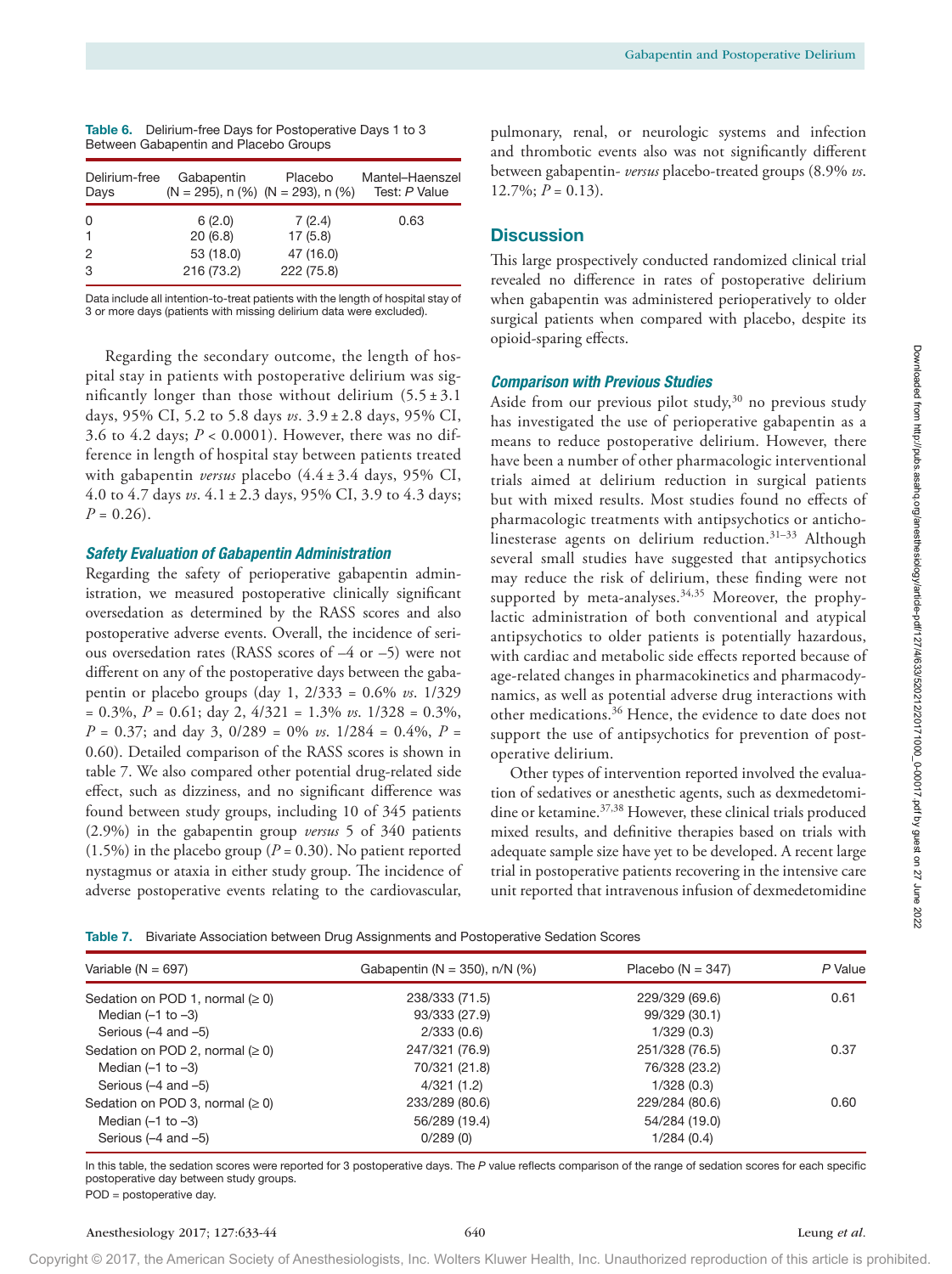immediately after surgery reduced the occurrence of postoperative delirium when compared with placebo.<sup>39</sup> Whether these results can be generalized to nonintensive care unit patients remains to be determined. In contrast to pharmacologic prophylactic treatment, nonpharmacologic intervention, such as fast-track surgery, $40$  specialized postoperative geriatric wards, $41$  and proactive geriatric consultation,<sup>42</sup> reported more success in delirium reduction. Thus, a recent systematic assessment conducted by the American Geriatrics Society concluded that only nonpharmacologic interventions were proven to be efficacious and should be widely practiced. Recently, it has been proposed that deep anesthetic depth contributes to an increased rate of postoperative delirium.<sup>43-46</sup> However, the mechanism of this deep anesthesia effect has not been completely elucidated despite a recent report that burst suppression on electroencephalogram indicative of deep anesthesia may have been the etiologic factor.<sup>46</sup>

Our results did not support the second hypothesis that gabapentin-associated reductions in pain and/or opiate use reduced the occurrence of delirium. Although we did find that gabapentin was opioid sparing, we did not demonstrate that the opioid-sparing effect resulted in a reduction of postoperative delirium. It is likely that the opioid-reducing effect of gabapentin was attenuated by the concomitant use of postoperative analgesia, such as femoral nerve block or lumbar plexus block in some of our patients who underwent arthroplasty. This explanation is in part supported by previous studies, which demonstrated that reducing opioid exposure may be achieved with regional analgesia, such as femoral nerve block or fascia iliaca block $47,48$ ; both of these techniques have been shown to be associated with lower risk of postoperative delirium, but definitive large-scale trials are lacking.

A recent meta-analysis examined the effect of preoperative gabapentin in reducing postoperative opioid consumption.49 In the 17 randomized trials that were examined, the dosages of gabapentin ranged from 300 to 1,200mg. Our study chose the 900-mg preoperative dose, which is within the range identified in this review. Of note, meta-regression analyses identified a statistical association between reduced postoperative opioid consumption and gabapentin dosage.49

#### *Potential Study Limitations*

First, despite a computerized randomization of recruited patients, we observed some unbalance across treatment groups with respect to preoperative patient characteristics. However, inclusion of the covariates that were different between groups did not affect results of the outcome measurements. Second, we studied patients with three types of surgery, and the methods of intraoperative anesthetics and postoperative management were different between groups. However, inclusion of the type of surgery and anesthetics as covariates did not affect the rates of postoperative delirium between

the gabapentin-treated and placebo groups. Third, because of changing perioperative practice patterns during the duration of the study, the inclusion of multimodal oral analgesics, such as acetaminophen and nonsteroidal anti-inflammatory agents administered to the placebo patients who underwent arthroplasty surgery perioperatively might have resulted in lower rates of postoperative delirium in that group when compared with historical control subjects. Lastly, we did not specifically measure other opioid-related side effects, such as pruritus, nausea, vomiting, and whether gabapentin through its opioid-sparing action produced salutary effects will need to be determined by additional investigations.

#### *Summary*

Results from this large, randomized, double-blind, placebocontrolled trial showed that perioperative administration of gabapentin did not result in a lower rate of postoperative delirium in older patients undergoing major spine and arthroplasty surgery, despite its opioid-sparing effects. Our results suggest that the prophylactic use of gabapentin as a means to reduce postoperative delirium is not indicated.

## Research Support

Supported in part by National Institutes of Health grants AG031795-05 and 5R21AG048456-02 (Bethesda, Maryland; to Dr. Leung).

## Competing Interests

The authors declare no competing interests.

## Reproducible Science

Full protocol available at: [Jacqueline.Leung@ucsf.edu](mailto:Jacqueline.Leung@ucsf.edu). Raw data available at: [Jacqueline.Leung@ucsf.edu](mailto:Jacqueline.Leung@ucsf.edu).

#### **Correspondence**

Address correspondence to Dr. Leung: Department of Anesthesia and Perioperative Care, University of California San Francisco, 500 Parnassus Avenue, Room MUE-415, San Francisco, California 94143–0648. [Jacqueline.Leung@ucsf.edu.](mailto:Jacqueline.Leung@ucsf.edu) This article may be accessed for personal use at no charge through the Journal Web site, [www.anesthesiology.org.](www.anesthesiology.org)

# Appendix 1: Perioperative Medicine Research Group

The principal investigator is Jacqueline M. Leung, M.D., M.P.H. Research associates Stacey Chang, B.A., Gabriela Meckler, B.A., Stacey Newman, B.A., Tiffany Tsai, M.D., Vanessa Voss, M.D., and Emily Youngblom, B.A., participated in patient recruitment, cognitive assessments, data entry, and data management.

## Appendix 2: Data Safety Monitoring

#### *Data Safety Monitoring Board*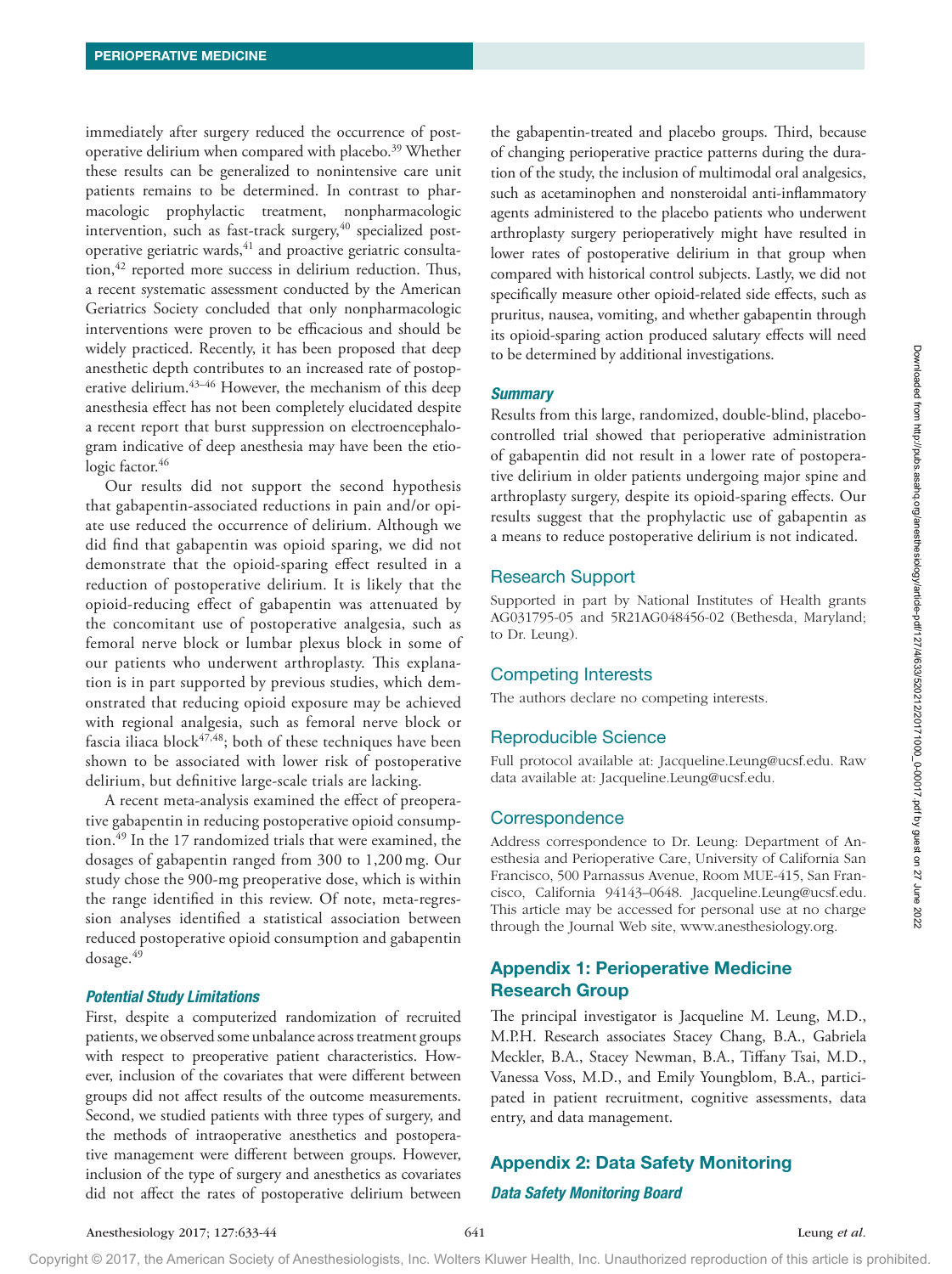Before the commencement of patient recruitment, we formed a data and safety monitoring board to monitor participant safety and data quality and to evaluate the progress of the study. The data and safety monitoring board focused on performance (subject recruitment, retention, and follow-up; flow of data forms; protocol adherence; and quality of data) and safety (magnitude and frequency of adverse events were measured).

# *Grading Method and Attribution for Adverse Event Reporting*

Adverse events (AEs) were graded by the principal investigator using the 0- to 5-point scale where  $0 =$  no AE or within normal limits or not clinically significant; 1 = mild AE, did not require treatment;  $2 =$  moderate AE, resolved with treatment;  $3 =$ severe AE, resulted in inability to carry on normal activities and required professional medical attention; 4 = life-threatening or disabling AE; and 5 = fatal AE. The principal investigator, who was blinded to the study group assignments, determined the relationship of AEs to the test study drug as one of the following: not related, possibly related, and definitely related.

#### *Description of Anticipated Adverse Events*

Sedation (evaluated by the Richmond Agitation and Sedation Scale), dizziness (patient self-report), ataxia, and nystagmus were adverse outcomes reported previously for patients treated with gabapentin.

#### *Safety Data Evaluated*

The data that were evaluated included but were not limited to subject interview, vital signs, physical examination results, clinical test results such as creatinine, and postoperative analgesic dosages.

#### *Adverse Event Reporting*

All serious adverse events (both anticipated and unanticipated) were reported to the University of California San Francisco Committee on Human Research, and National Institutes of Health (San Francisco, California).

# *Events that May Cause Termination/Dropout of a Participant from the Study*

Adverse events (anticipated or unanticipated), subject's unwillingness to continue with the study, or treating physician's request were included.

#### *Data and Safety Monitoring Board Meetings*

A total of three data and safety monitoring board meetings were conducted throughout the study period to evaluate safety (first meeting), efficacy (second meeting, results blinded to the investigators), and final report (third meeting).

#### *Stopping Rules*

Early stopping rule was based on the development of prohibitive toxicity by the treatment. Reduction in postoperative delirium alone was not used as the sole early stopping criterion, because the standard treatment (typically opioids) was not considered to be an unsatisfactory option at present. Other reasons for termination of that study included poor accrual, significant negative effect of the treatment on the primary outcome, and excessive loss to follow-up.

Interim analyses focused on whether the death and adverse event rates for patients in this study exceeded the current inhospital rates for this surgical population at our institution. Evidence of overwhelming efficacy was determined by statistically comparing the rate of delirium between the placebo and treatment groups. We used the O'Brien–Fleming guidelines for stopping due to overwhelming evidence of efficacy, <sup>42</sup> in which more stringent *P* values were used to determine stopping earlier in the trial compared with later in the trial.

Statistical results were not the sole basis for the decision to stop or continue the trial.<sup>43</sup> Additional factors used in consideration of termination of the intervention included the need for evaluation of this medication in the surgical setting given its pervasive off-label use in surgical patients in the postoperative period. Currently no large-scale experimental evidence exists regarding a variety of patient outcomes associated with use of this drug in the surgical setting. Therefore, the interim analyses included other important clinical outcomes in addition to the effect of the intervention on postoperative delirium, such as sedation and other possible drug-related side effects. Another factor to be considered included the effectiveness in lowering pain when compared with the placebo-treated patients.

# Appendix 3: Opioid Conversion to Morphine **Equivalents**

| Narcotic (administration), mg | Morphine 10 mg IV/IM<br>Equivalent, mq |
|-------------------------------|----------------------------------------|
| Butorphanol (IV/IM)           | $1 - 3$                                |
| Codeine (IV/IM)               | 120-130                                |
| Codeine (PO)                  | 200                                    |
| Fentanyl (IV)                 | 0.1                                    |
| Hydrocodone (PO)              | $30 - 45$                              |
| Hydromorphone (IV)            | 1.5                                    |
| Hydromorphone (PO)            | 7.5                                    |
| Levorphanol (IV/IM)           | 2                                      |
| Levorphanol (PO)              | 4                                      |
| Meperidine (IV/IM)            | 75                                     |
| Meperidine (PO)               | 300                                    |
| Methadone (IV/IM)             | 10                                     |
| Methadone (PO)                | 12.5                                   |
| Morphine (IV/IM)              | 10                                     |
| Morphine (PO)                 | 30                                     |
| Nalbuphine (IV/IM)            | $10 - 12$                              |
| Pentazocine (IV/IM)           | $30 - 60$                              |
| Pentazocine (PO)              | 180                                    |

IM = intramuscular; IV = intravenous; PO = oral.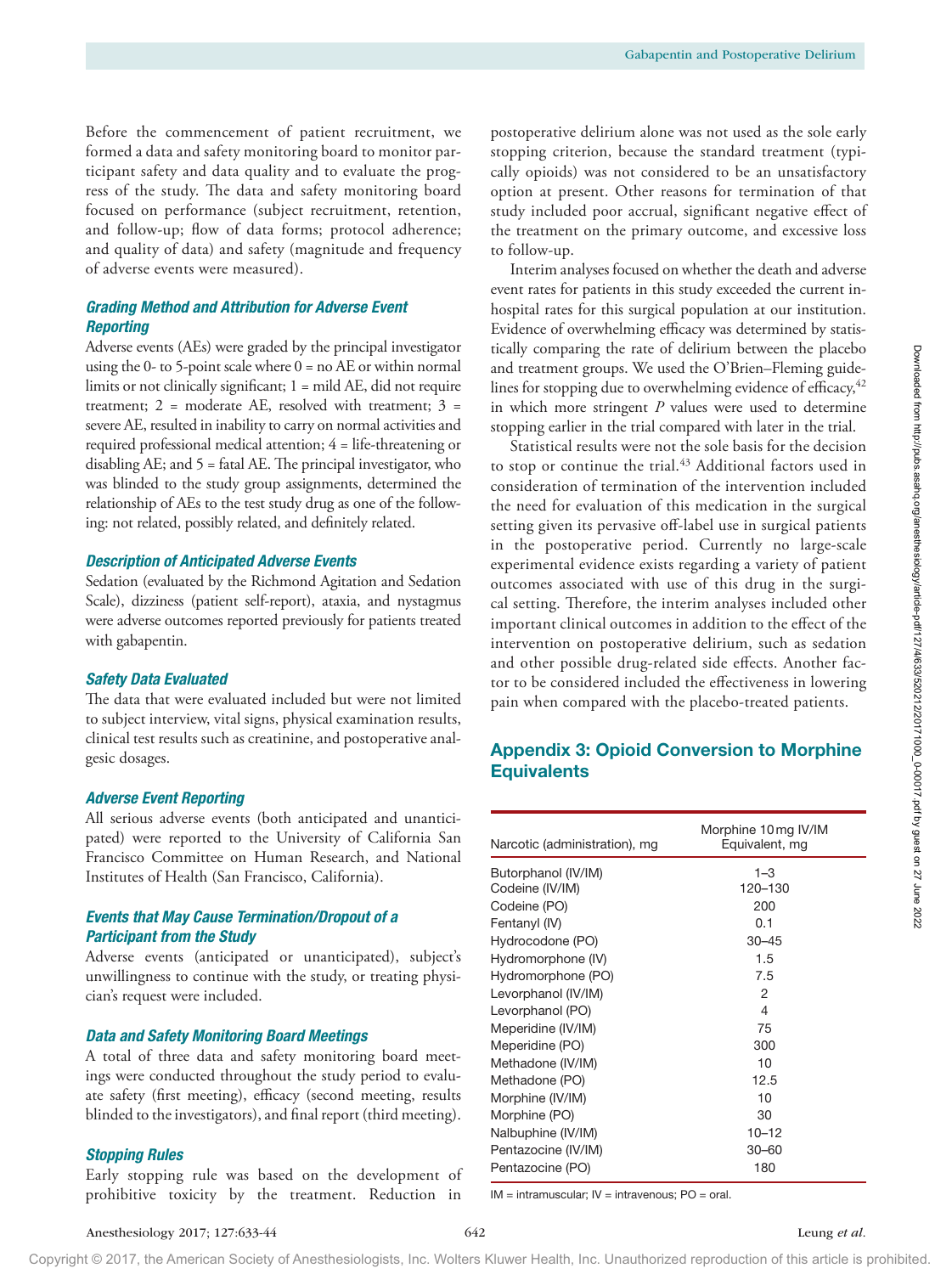# Appendix 4: Definitions of Nonfatal Postoperative Complications

In-hospital course was followed daily until discharge for the new occurrence of postoperative outcomes, which included ischemic cardiac complications (new occurrence of chest pain, electrocardiogram changes, or cardiac enzyme changes), clinically diagnosed myocardial infarction, dysrhythmias, and heart failure or clinically significant respiratory complications (pulmonary edema, tracheal reintubation, pulmonary consolidation on chest x-ray, pneumothorax, or pleural effusion). *Renal insufficiency* was defined as a new requirement of dialysis postoperatively or elevation of serum creatinine. *Neurologic event* was defined as new occurrence of transient ischemic attack or stroke, delirium, or confusion. Infection required documentation by a positive culture. *Gastrointestinal event* was defined as bowel ischemia, perforation, bleeding, cholecystitis or pancreatitis, or elevated postoperative liver enzymes with or without postoperative jaundice. *Thromboembolic event* was defined as deep venous thrombosis or pulmonary embolism. Other postoperative outcomes measured included death, surgical complications, and reoperation during the same hospitalization. $31$ 

# **References**

- 1. Tsai TL, Sands LP, Leung JM: An update on postoperative cognitive dysfunction. Adv Anesth 2010; 28:269–84
- 2. Vaurio LE, Sands LP, Wang Y, Mullen EA, Leung JM: Postoperative delirium: The importance of pain and pain management. Anesth Analg 2006; 102:1267–73
- 3. Leung JM, Sands LP, Rico M, Petersen KL, Rowbotham MC, Dahl JB, Ames C, Chou D, Weinstein P: Pilot clinical trial of gabapentin to decrease postoperative delirium in older patients. Neurology 2006; 67:1251–3
- 4. Cockcroft DW, Gault MH: Prediction of creatinine clearance from serum creatinine. Nephron 1976; 16:31–41
- 5. Berry JD, Petersen KL: A single dose of gabapentin reduces acute pain and allodynia in patients with herpes zoster. Neurology 2005; 65:444–7
- 6. Fassoulaki A, Patris K, Sarantopoulos C, Hogan Q: The analgesic effect of gabapentin and mexiletine after breast surgery for cancer. Anesth Analg 2002; 95:985–91
- 7. Dirks J, Fredensborg BB, Christensen D, Fomsgaard JS, Flyger H, Dahl JB: A randomized study of the effects of single-dose gabapentin *versus* placebo on postoperative pain and morphine consumption after mastectomy. ANESTHESIOLOGY 2002; 97:560–4
- 8. Turan A, Karamanlioğlu B, Memiş D, Hamamcioglu MK, Tükenmez B, Pamukçu Z, Kurt I: Analgesic effects of gabapentin after spinal surgery. ANESTHESIOLOGY 2004; 100:935–8
- 9. Turan A, Karamanlioğlu B, Memiş D, Usar P, Pamukçu Z, Türe M: The analgesic effects of gabapentin after total abdominal hysterectomy. Anesth Analg 2004; 98:1370–3
- 10. Dierking G, Duedahl TH, Rasmussen ML, Fomsgaard JS, Møiniche S, Rømsing J, Dahl JB: Effects of gabapentin on postoperative morphine consumption and pain after abdominal hysterectomy: A randomized, double-blind trial. Acta Anaesthesiol Scand 2004; 48:322–7
- 11. Rorarius MG, Mennander S, Suominen P, Rintala S, Puura A, Pirhonen R, Salmelin R, Haanpää M, Kujansuu E, Yli-Hankala A: Gabapentin for the prevention of postoperative pain after vaginal hysterectomy. Pain 2004; 110:175–81
- 12. Dahl JB, Mathiesen O, Møiniche S: 'Protective premedication': an option with gabapentin and related drugs? A review

of gabapentin and pregabalin in in the treatment of postoperative pain. Acta Anaesthesiol Scand 2004; 48:1130–6

- 13. Gilron I, Orr E, Tu D, O'Neill JP, Zamora JE, Bell AC: A placebo-controlled randomized clinical trial of perioperative administration of gabapentin, rofecoxib and their combination for spontaneous and movement-evoked pain after abdominal hysterectomy. Pain 2005; 113:191–200
- 14. Pandey CK, Navkar DV, Giri PJ, Raza M, Behari S, Singh RB, Singh U, Singh PK: Evaluation of the optimal preemptive dose of gabapentin for postoperative pain relief after lumbar diskectomy: A randomized, double-blind, placebo-controlled study. J Neurosurg Anesthesiol 2005; 17:65–8
- 15. Ménigaux C, Adam F, Guignard B, Sessler DI, Chauvin M: Preoperative gabapentin decreases anxiety and improves early functional recovery from knee surgery. Anesth Analg 2005; 100:1394–9
- 16. Brandt J, Spencer M, Folstein M: The telephone interview for cognitive status. Neuropsychiatry Neuropsychol Behav Neurol 1988; 1: 111–7
- 17. Inouye SK, van Dyck CH, Alessi CA, Balkin S, Siegal AP, Horwitz RI: Clarifying confusion: The Confusion Assessment Method–A new method for detection of delirium. Ann Intern Med 1990; 113:941–8
- 18. Sessler CN, Gosnell MS, Grap MJ, Brophy GM, O'Neal PV, Keane KA, Tesoro EP, Elswick RK: The Richmond Agitation-Sedation Scale: Validity and reliability in adult intensive care unit patients. Am J Respir Crit Care Med 2002; 166:1338–44
- 19. Breitbart W, Rosenfeld B, Roth A, Smith MJ, Cohen K, Passik S: The Memorial Delirium Assessment Scale. J Pain Symptom Manage 1997; 13:128–37
- 20. Shaheen PE, Walsh D, Lasheen W, Davis MP, Lagman RL: Opioid equianalgesic tables: Are they all equally dangerous? J Pain Symptom Manage 2009; 38:409–17
- 21. Swarm R, Abernethy AP, Anghelescu DL, Benedetti C, Blinderman CD, Boston B, Cleeland C, Coyle N, Deleon-Casasola OA, Eilers JG, Ferrell B, Janjan NA, Karver SB, Levy MH, Lynch M, Moryl N, Murphy BA, Nesbit SA, Oakes L, Obbens EA, Paice JA, Rabow MW, Syrjala KL, Urba S, Weinstein SM; NCCN Adult Cancer Pain: Adult cancer pain. J Natl Compr Canc Netw 2010; 8:1046–86
- 22. Wu CL, Hsu W, Richman JM, Raja SN: Postoperative cognitive function as an outcome of regional anesthesia and analgesia. Reg Anesth Pain Med 2004; 29:257–68
- 23. American Society of Anesthesiologists: ASA Physical Status Classification System. Available at: [https://www.asahq.org/](https://www.asahq.org/resources/clinical-information/asa-physical-status-classification-system) [resources/clinical-information/asa-physical-status-classifica](https://www.asahq.org/resources/clinical-information/asa-physical-status-classification-system)[tion-system.](https://www.asahq.org/resources/clinical-information/asa-physical-status-classification-system) Accessed July 10, 2017
- 24. Charlson ME, Pompei P, Ales KL, MacKenzie CR: A new method of classifying prognostic comorbidity in longitudinal studies: Development and validation. J Chronic Dis 1987; 40:373–83
- 25. Sheikh J, Yesavage J: Geriatric Depression Scale (GDS): Recent evidence and development of a shorter version, Clinical Gerontology, A Guide to Assessment and Intervention. Edited by Brink T. New York, The Haworth Press, 1986, pp 165–73
- 26. Leung JM, Sands LP, Lim E, Tsai TL, Kinjo S: Does preoperative risk for delirium moderate the effects of postoperative pain and opiate use on postoperative delirium? Am J Geriatr Psychiatry 2013; 21:946–56
- 27. ACC/AHA guideline update for the perioperative cardiovascular evaluation for noncardiac surgery: Executive summary– A report of the American College of Cardiology/American Heart Association Task Force on Practice Guidelines (Committee to update the 1996 Guidelines on Perioperative Cardiovascular Evaluation for Noncardiac Surgery). Anesth Analg 2002; 94:1052–64
- 28. Leung JM, Dzankic S: Relative importance of preoperative health status *versus* intraoperative factors in predicting